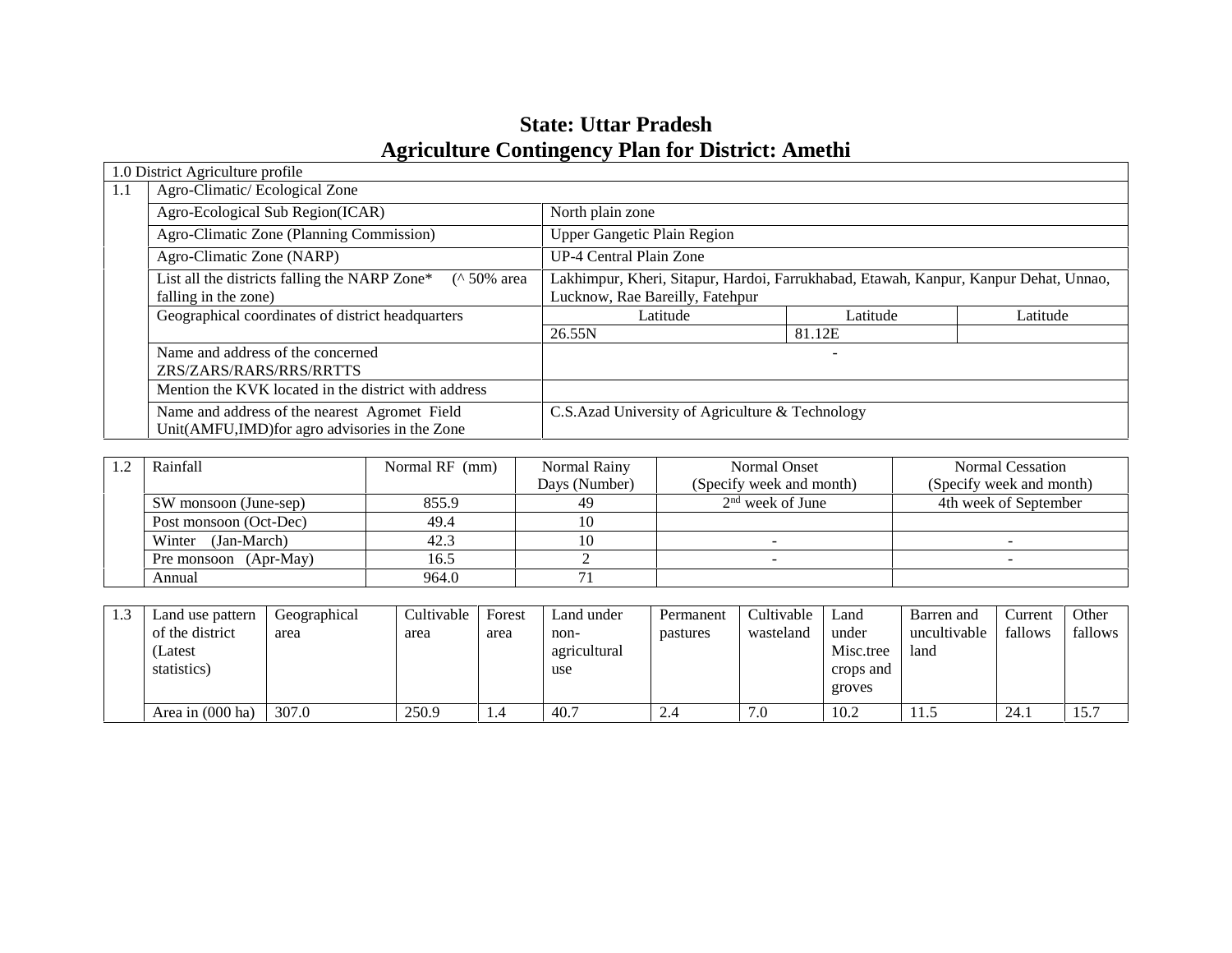| 1.4 | Maior Soils                                  | Area('000 ha) | Percent(%) of total |
|-----|----------------------------------------------|---------------|---------------------|
|     | Deep, loamy soils                            | 140.5         | 56 %                |
|     | Deep, silty soils                            | ົ<br>20. L    | 10 %                |
|     | Deep, fine soils moderately saline and sodic | 45.2          | 18 %                |

| ن د ل | Agricultural land use    | Area('000 ha) | Cropping intensity $(\%)$ |
|-------|--------------------------|---------------|---------------------------|
|       | Net sown area            | 194.1         | 153.6%                    |
|       | Area sown more than once | 104.0         |                           |
|       | Gross cropped area       | 298.1         |                           |

| 1.6 | Irrigation                          | Area('000 ha) |                                                                                                   |                                    |
|-----|-------------------------------------|---------------|---------------------------------------------------------------------------------------------------|------------------------------------|
|     | Net irrigation area                 | 173.4         |                                                                                                   |                                    |
|     | Gross irrigated area                | 266.1         |                                                                                                   |                                    |
|     | Rain fed area                       | 20.7          |                                                                                                   |                                    |
|     | Sources of irrigation (Gross        | Number        | Area('000 ha)                                                                                     | Percentage of total irrigated area |
|     | Irr.Area)                           |               |                                                                                                   |                                    |
|     | Canals                              |               | 133.7                                                                                             | 50.3                               |
|     | Tanks                               |               | 0.030                                                                                             | 0.01                               |
|     | Open wells                          |               | $\theta$                                                                                          |                                    |
|     | Bore wells (Tube wells)             |               | 132.4                                                                                             | 49.7                               |
|     | Lift irrigation schemes             |               | <b>NA</b>                                                                                         |                                    |
|     | Micro-irrigation                    |               | NA                                                                                                |                                    |
|     | Other sources                       |               | $\Omega$                                                                                          |                                    |
|     | Total Irrigated Area                |               | 266.1                                                                                             |                                    |
|     | Pump sets                           | NA            |                                                                                                   |                                    |
|     | No. of Tractors                     | <b>NA</b>     |                                                                                                   |                                    |
|     | Groundwater availability and use*   | No of blocks- | $%$ )area                                                                                         | Quality of water                   |
|     | (Data source: State/ Central Ground | Tehsils-      |                                                                                                   |                                    |
|     | water Department/Board)             |               |                                                                                                   |                                    |
|     | Over exploited                      |               |                                                                                                   |                                    |
|     | Critical                            |               |                                                                                                   |                                    |
|     | Semi-critical                       |               |                                                                                                   |                                    |
|     | Safe                                |               |                                                                                                   |                                    |
|     | Waste water availability and use    |               |                                                                                                   |                                    |
|     | Ground water quality                |               |                                                                                                   |                                    |
|     |                                     |               | *over-exploited groundwater utilization> 100%; critical: 90-100%; semicritical: 70-90%; safe:<70% |                                    |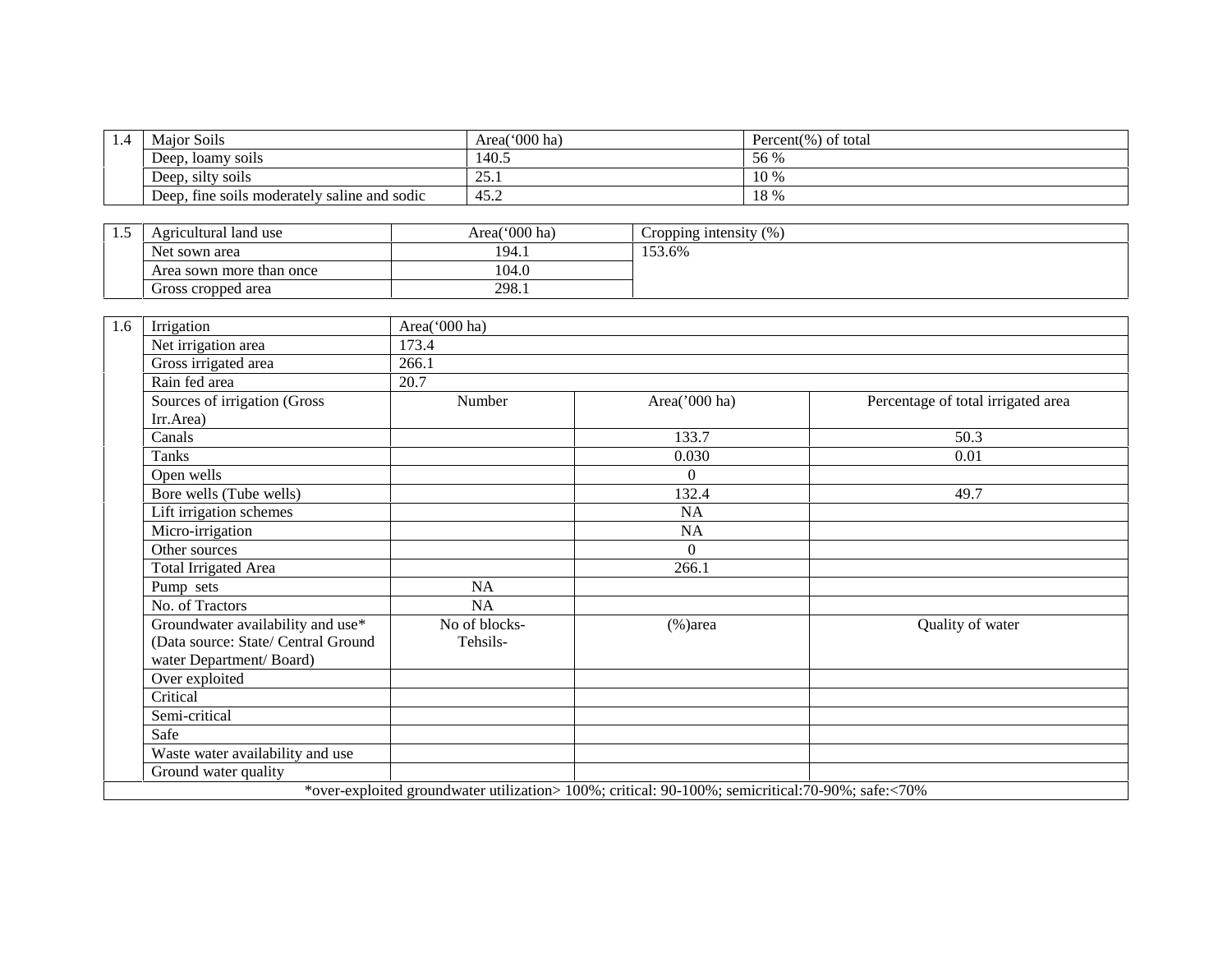#### **1.7 Area under major field crops & (As per latest figures 2011-12)**

| Major field crops cultivated<br>1.7 |                          |                          |                          | Area('000 ha)            |                  |                          |                          |       |  |
|-------------------------------------|--------------------------|--------------------------|--------------------------|--------------------------|------------------|--------------------------|--------------------------|-------|--|
|                                     |                          | Kharif                   |                          | Rabi                     |                  |                          | Summer                   | Total |  |
|                                     | Irrigated                | Rain fed                 | Total                    | Irrigated                | Rain fed         | Total                    |                          |       |  |
| Wheat                               | $\overline{\phantom{0}}$ | $\overline{\phantom{a}}$ | $\overline{\phantom{a}}$ | 125.8                    | 0.01             | 125.8                    |                          | 125.8 |  |
| Rice                                | 117.9                    | 0.3                      | 118.2                    | $\sim$                   | $\sim$           | $\overline{\phantom{a}}$ | -                        | 118.2 |  |
| Pea                                 | $\sim$                   | $\sim$                   | $\overline{\phantom{a}}$ | 1.141                    | 3.906            | 5.047                    | $\overline{\phantom{0}}$ | 5.0   |  |
| Arhar                               | $\boldsymbol{0}$         | 4.2                      | 4.2                      | $\sim$                   | $\sim$           | $\overline{\phantom{a}}$ | $\overline{\phantom{a}}$ | 4.2   |  |
| Potato                              | $\overline{\phantom{a}}$ | $\sim$                   | $\sim$                   | 4.2                      | $\boldsymbol{0}$ | 4.2                      | $\overline{\phantom{a}}$ | 4.2   |  |
| Juar                                | $\theta$                 | 4.1                      | 4.1                      | $\sim$                   | $\sim$           | $\overline{\phantom{a}}$ | $+ -$                    | 4.1   |  |
| <b>Horticulture crops -Fruits</b>   |                          | Area ('000 ha)           |                          |                          |                  |                          |                          |       |  |
|                                     |                          | Total                    |                          |                          | Irrigated        |                          | Rainfed                  |       |  |
| Mango                               |                          | 4.0                      |                          | 4.0                      |                  | $\blacksquare$           |                          |       |  |
| Guava                               |                          | 0.04                     |                          | 0.04                     |                  |                          | $\overline{\phantom{a}}$ |       |  |
| Horticulture crops -                |                          |                          |                          |                          |                  |                          |                          |       |  |
| Onion                               |                          | ۰.                       |                          | $\overline{\phantom{a}}$ |                  | $\sim$                   |                          |       |  |
| Pea                                 |                          | 3.1                      |                          | 3.1                      |                  |                          | Ξ.                       |       |  |

### **1.8 Production and productivity of major crops (Average of last 5 years)**

| 1.7 | Major field crops | Area('000 ha)            |                          |                          |                          |                          |              |            |              |                             |  |
|-----|-------------------|--------------------------|--------------------------|--------------------------|--------------------------|--------------------------|--------------|------------|--------------|-----------------------------|--|
|     | cultivated        | Kharif                   |                          | Rabi                     |                          | Summer                   |              | Total      |              | Crop                        |  |
|     |                   | Production               | Productivity             | Production               | Productivity             | Production               | Productivity | Production | Productivity | residue                     |  |
|     |                   | (000T)                   | (KG/HA)                  | (000T)                   | (KG/HA)                  | (000T)                   | (KG/HA)      | (000T)     | (KG/HA)      | as fodder<br>(000)<br>tons) |  |
| 01  | Rice              | 259.6                    | 2184                     |                          |                          | $\overline{\phantom{a}}$ |              | 259.6      | 2184         | <b>NA</b>                   |  |
| 02  | Juar              | 3.2                      | 765                      | $\sim$                   | $\overline{\phantom{a}}$ | $\overline{\phantom{a}}$ |              | 3.2        | 765          | NA                          |  |
| 03  | Wheat             | $\overline{\phantom{a}}$ | $\overline{\phantom{a}}$ | 354.0                    | 2835                     | $\overline{\phantom{a}}$ | ۰            | 354.0      | 2835         | NA                          |  |
| 04  | Pea               | $\overline{\phantom{0}}$ | $\overline{\phantom{a}}$ | 5.4                      | 1085                     | $\overline{\phantom{a}}$ |              | 5.4        | 1085         | <b>NA</b>                   |  |
| 05  | Arhar             | 4.4                      | 1041                     | $\overline{\phantom{a}}$ | $\overline{\phantom{a}}$ | $\overline{\phantom{a}}$ | $+ -$        | 4.4        | 1041         | NA                          |  |
| 06  | Potato            | $\overline{\phantom{a}}$ | $\overline{\phantom{a}}$ | 75.8                     | 19879                    | $\overline{\phantom{a}}$ |              | 75.8       | 19879        | <b>NA</b>                   |  |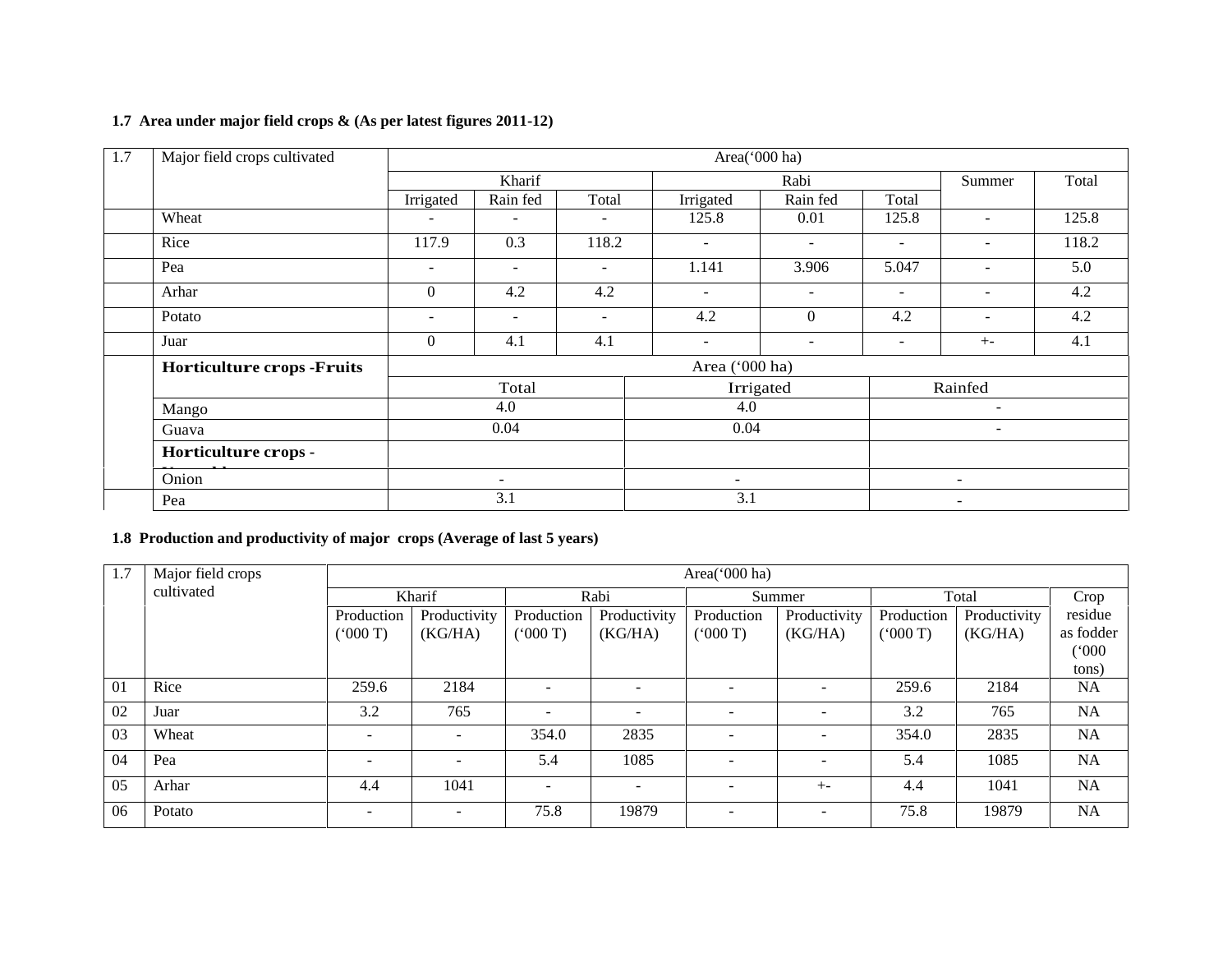| 1.9 | Livestock(year 2007)                           | Male(000)                | Female $(000)$           | $\text{Total}(000)$ |
|-----|------------------------------------------------|--------------------------|--------------------------|---------------------|
|     | Non descriptive Cattle (local low yielding)    | $\overline{a}$           | $\sim$                   | 0.000               |
|     | Improved cattle                                |                          | -                        | 0.000               |
|     | <b>Crossbred Cattle</b>                        |                          |                          | 0.000               |
|     | Non descriptive Buffaloes (local low yielding) |                          |                          | 0.000               |
|     | <b>Descript Buffaloes</b>                      |                          |                          | 0.000               |
|     | Goat                                           |                          |                          | 0.000               |
|     | Sheep                                          |                          |                          | 29.473              |
|     | Other (Camel, Pig, Yak etc)                    |                          | -                        | 48.754              |
|     | Commerical dairy farms (number)                | $\overline{\phantom{a}}$ | $\overline{\phantom{0}}$ | 0.000               |

| 1.10 | Sowing window for 5 | Bajra         | <b>Maize</b>  | <b>Rice</b>  | Jowar         | <b>Pigeon Pea</b> | Wheat        | Pea           | <b>Mustard</b>           |
|------|---------------------|---------------|---------------|--------------|---------------|-------------------|--------------|---------------|--------------------------|
|      | major field crops   |               |               |              |               |                   |              |               |                          |
|      | Kharif-Rainfed      | $2nd$ week of | 3rd week of   | $\sim$       | First week of | First week of     |              |               | $\overline{\phantom{a}}$ |
|      |                     | July to last  | June to First |              | July to $2nd$ | July to Last      |              |               |                          |
|      |                     | week of July  | week of July  |              | week of July  | week of July      |              |               |                          |
|      | Kharif - Irrigated  |               | $\sim$        | 3rd week of  | First week of |                   |              |               | $\sim$                   |
|      |                     |               |               | June to Last | July to $2nd$ |                   |              |               |                          |
|      |                     |               |               | week of July | week of July  |                   |              |               |                          |
|      | Rabi - Rain fed     |               |               |              |               |                   | Last week of | First week of | First week of            |
|      |                     |               |               |              |               |                   | Oct to 2nd   | Oct to last   | Sep to 2nd               |
|      |                     |               |               |              |               |                   | week of Nov  | week of Oct   | week of Oct              |
|      | Rabi - Irrigated    |               |               |              |               |                   | 2nd week of  | $\sim$        |                          |
|      |                     |               |               |              |               |                   | Nov to last  |               |                          |
|      |                     |               |               |              |               |                   | week of Dec  |               |                          |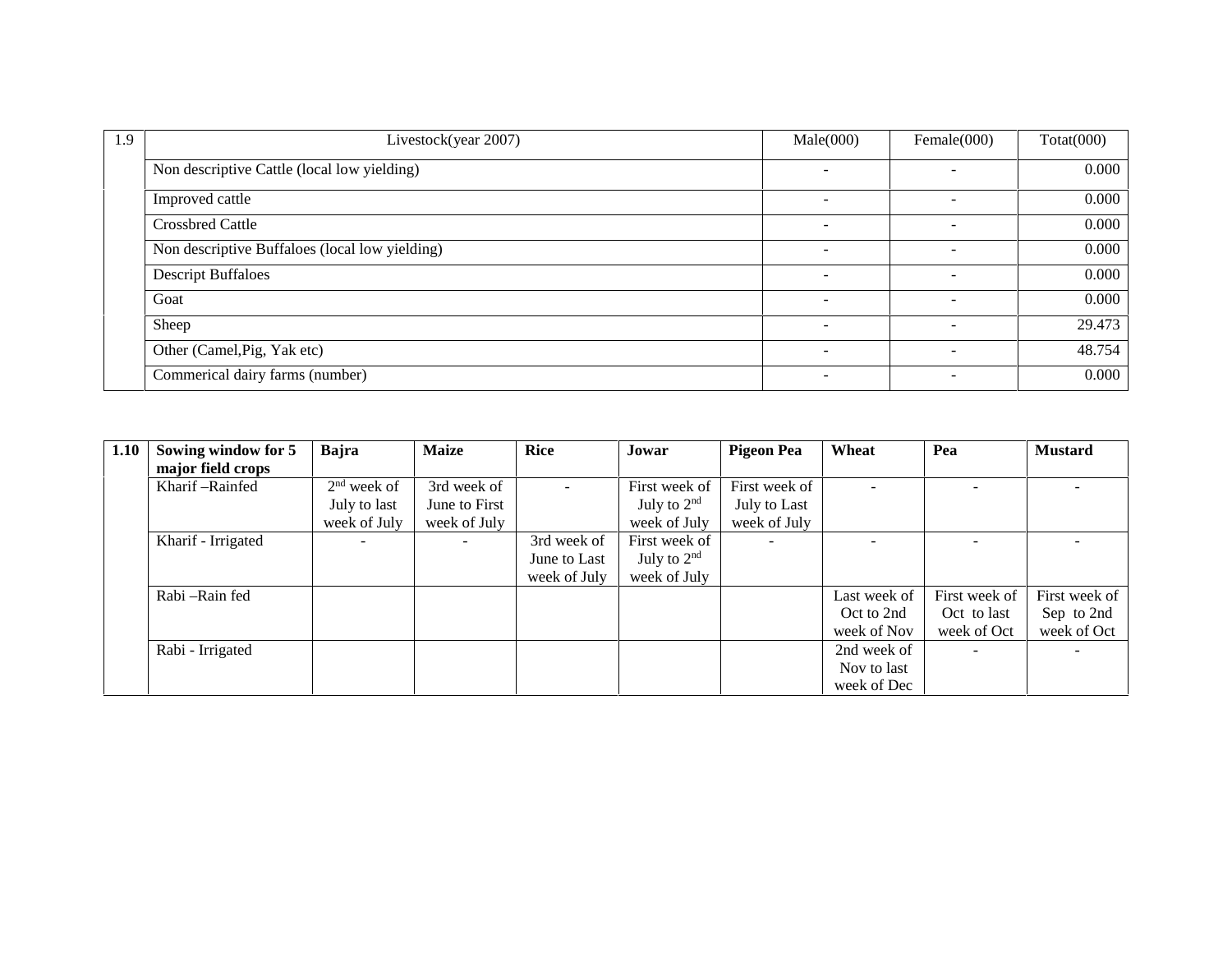| What is the major contingency the district is prone to?                 | <b>Regular</b> | <b>Occasional</b> | <b>None</b> |
|-------------------------------------------------------------------------|----------------|-------------------|-------------|
| Drought                                                                 |                |                   |             |
| Flood                                                                   |                |                   |             |
| Cyclone                                                                 |                |                   |             |
| Hail storm                                                              |                |                   |             |
| Heat wave                                                               |                |                   |             |
| Cold wave                                                               |                |                   |             |
| Frost                                                                   |                |                   |             |
| Sea water intrusion                                                     |                |                   |             |
| Sheath Blight, Stemborrer, Pyrilla loos smut, Heliothis, Rust etc white |                |                   |             |
|                                                                         | grub.          |                   |             |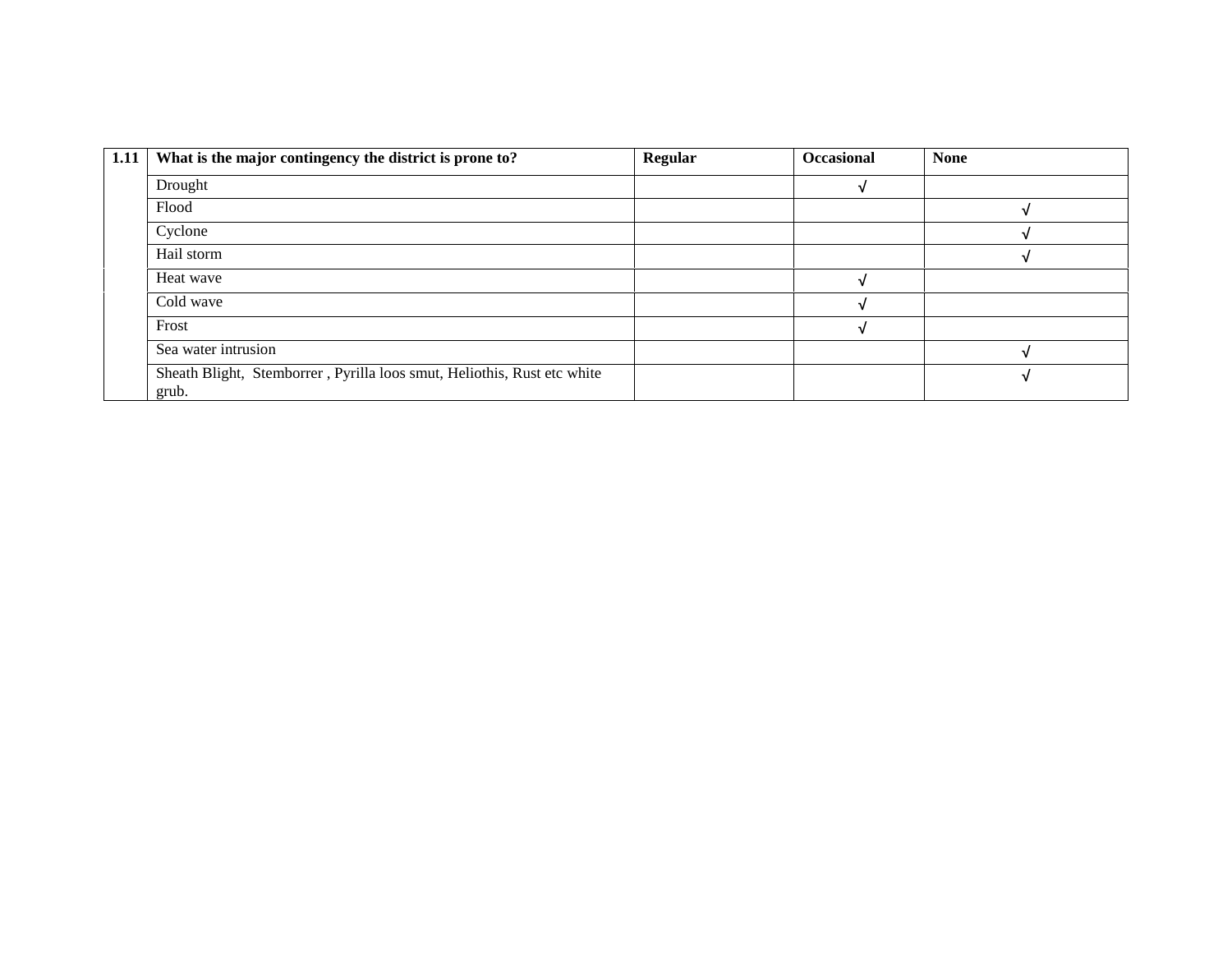#### **2.0 Strategies for weather related contingencies**

#### **2.1 Drought**

**2.1.1 Rainfed situation**

| <b>Condition</b>                                  |                                   | <b>Suggested Contingency measures</b>    |                                                                                                                                                                                                                     |                                                                                                                                                                                  |                                     |  |  |  |  |  |
|---------------------------------------------------|-----------------------------------|------------------------------------------|---------------------------------------------------------------------------------------------------------------------------------------------------------------------------------------------------------------------|----------------------------------------------------------------------------------------------------------------------------------------------------------------------------------|-------------------------------------|--|--|--|--|--|
| <b>Early season</b><br>drought (delayed<br>onset) | <b>Major Farming</b><br>situation | Normal Crop/<br><b>Cropping system</b>   | Change in crop / cropping system<br>including variety                                                                                                                                                               | <b>Agronomic measures</b>                                                                                                                                                        | <b>Remarks</b> on<br>Implementation |  |  |  |  |  |
| Delay by 2 weeks<br>(1 week of July)              | Deep loamy soils<br>&             | Perl millet                              | No change ICMB155, WCC75, NDFB-<br>3, Pusa322, Pusa 23, ICMH 451                                                                                                                                                    | Seed Treatment &<br>Direct seeded,                                                                                                                                               | Linked with<br>SDC/SAUs             |  |  |  |  |  |
|                                                   | Deep, silty soils                 | Jowar                                    | Versa, CSV-13, CSV-15, Bundela,<br>Hybrid CSH16, CSH 9, 13, 14, 18, 23                                                                                                                                              | Seed Treatment &<br>Direct seeded,                                                                                                                                               | Linked with<br>SDC/SAUs             |  |  |  |  |  |
|                                                   |                                   | Pigeon pea                               | Long duration varieties like Narendra<br>Arhar 1, Narendra Arhar 2, Azad,<br>Amar, Malvi 13, Malvi 6<br>Intercropping of pigeonpea+ Perl millet<br>(WCC75, NDFB-3, Pusa 322, Pusa 23,<br><b>ICMH 451)</b>           | Raised bed planting<br>In sole pigeonpea, 20%<br>higher seed rate)<br>Intercropping of<br>pigeonpea(interrow<br>spacing of 75 cm)-cm)<br>+ Perl millet (with row<br>ratio of 1:2 | Linked with<br>SDC/SAUs             |  |  |  |  |  |
| <b>Condition</b>                                  |                                   |                                          | <b>Suggested Contingency measures</b>                                                                                                                                                                               |                                                                                                                                                                                  |                                     |  |  |  |  |  |
| <b>Early season</b><br>drought (delayed<br>onset) | <b>Major Farming</b><br>situation | <b>Normal</b><br>Crop/cropping<br>system | Change in crop/cropping system                                                                                                                                                                                      | <b>Agronomic measures</b>                                                                                                                                                        | <b>Remarks</b> on<br>Implementation |  |  |  |  |  |
| Delay by 4 weeks<br>(3 rd week of                 | Deep loamy soils                  | Perl millet                              | No change ICMB155, WCC75, NDFB-<br>3, Pusa322, Pusa 23, ICMH 451                                                                                                                                                    | Seed Treatment &<br>Direct seeded,                                                                                                                                               | Linked with<br>SDC/SAUs             |  |  |  |  |  |
| July)                                             |                                   | Jowar                                    | Versa, CSV-13, CSV-15, Bundela,<br>Hybrid CSH16, CSH 9, 13, 14, 18, 23                                                                                                                                              | Seed Treatment &<br>Direct seeded,                                                                                                                                               |                                     |  |  |  |  |  |
|                                                   |                                   | Pigeon pea<br>Deep, sandy soils          | Long duration varieties like Narendra<br>Arhar 1, Narendra Arhar 2, Azad,<br>Amar, Malvi 13, Malvi 6<br>Intercropping of pigeonpea+Jwar<br>(Versa, CSV-13, CSV-15, Bundela,<br>Hybrid CSH16, CSH 9, 13, 14, 18, 23) | Raised bed planting<br>In sole pigeonpea, 20%<br>higher seed rate)<br>Intercropping of<br>pigeonpea(interrow<br>spacing of 75 cm)-cm)<br>+Jwar with row ratio of<br>1:2          | Linked with<br>SDC/SAUs             |  |  |  |  |  |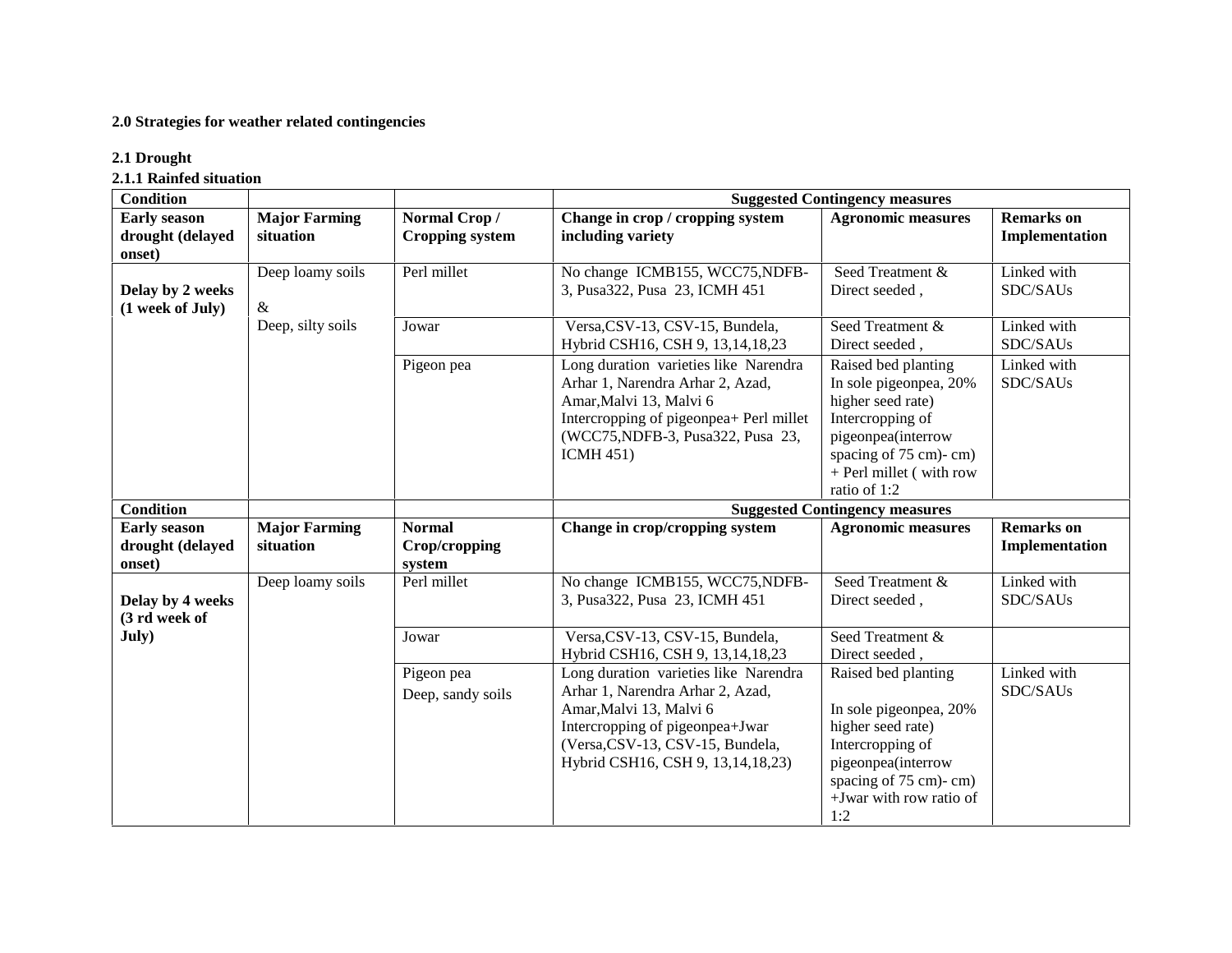| <b>Condition</b>                                  |                                   |                                       |                                                                           | <b>Suggested Contingency measures</b>                      |                                     |
|---------------------------------------------------|-----------------------------------|---------------------------------------|---------------------------------------------------------------------------|------------------------------------------------------------|-------------------------------------|
| <b>Early season</b><br>drought (delayed<br>onset) | <b>Major Farming</b><br>situation | <b>Normal Crop/cropping</b><br>system | Change in crop/cropping<br>system                                         | <b>Agronomic measures</b>                                  | <b>Remarks</b> on<br>Implementation |
| Delay by 6 weeks<br>(1 st week of                 | Deep loamy soils                  | Perl millet                           | No change ICMB155,<br>WCC75, NDFB-3, Pusa 322,<br>Pusa 23, ICMH 451       | Seed Treatment &<br>Direct seeded,                         | As fodder                           |
| August)                                           |                                   | Jowar                                 | Versa, CSV-13, CSV-15,<br>Bundela, Hybrid CSH16, CSH<br>9, 13, 14, 18, 23 | Seed Treatment &<br>Direct seeded,                         |                                     |
|                                                   |                                   | Pigeon pea                            | Long duration varieties like<br>Narendra Arhar 1, Narendra                | Raised bed planting                                        |                                     |
|                                                   |                                   | Deep, sandy soils                     | Arhar 2, Azad, Amar, Malvi 13,<br>Malvi 6                                 | In sole pigeonpea, 20%<br>higher seed rate)                |                                     |
|                                                   |                                   |                                       | Intercropping of pigeonpea+<br>Jwar (Versa, CSV-13, CSV-15,               | Intercropping of<br>pigeonpea(interrow                     |                                     |
|                                                   |                                   |                                       | Bundela, Hybrid CSH16, CSH<br>9, 13, 14, 18, 23)                          | spacing of 75 cm)-cm)<br>$+$ Jwar with row ratio of<br>1:2 |                                     |

| <b>Condition</b>                                  |                                   |                                       | <b>Suggested Contingency measures</b> |                           |                                     |  |
|---------------------------------------------------|-----------------------------------|---------------------------------------|---------------------------------------|---------------------------|-------------------------------------|--|
| <b>Early season</b><br>drought (delayed<br>onset) | <b>Major Farming</b><br>situation | <b>Normal Crop/cropping</b><br>system | Change in crop/cropping<br>system     | <b>Agronomic measures</b> | <b>Remarks</b> on<br>Implementation |  |
| Delay by 8 weeks                                  | Deep loamy soils                  | Perl millet                           | Fallow Followed by Toria/<br>Mustard  | Conserve moisture         |                                     |  |
| (3 <sup>rd</sup> week of<br>August)               |                                   | Jowar                                 | Fallow Followed by Toria/<br>Mustard  | Conserve moisture         |                                     |  |
|                                                   |                                   | Pigeon pea                            | Fallow                                | C conserve moisture       |                                     |  |
|                                                   |                                   | Deep, sandy soils                     |                                       |                           |                                     |  |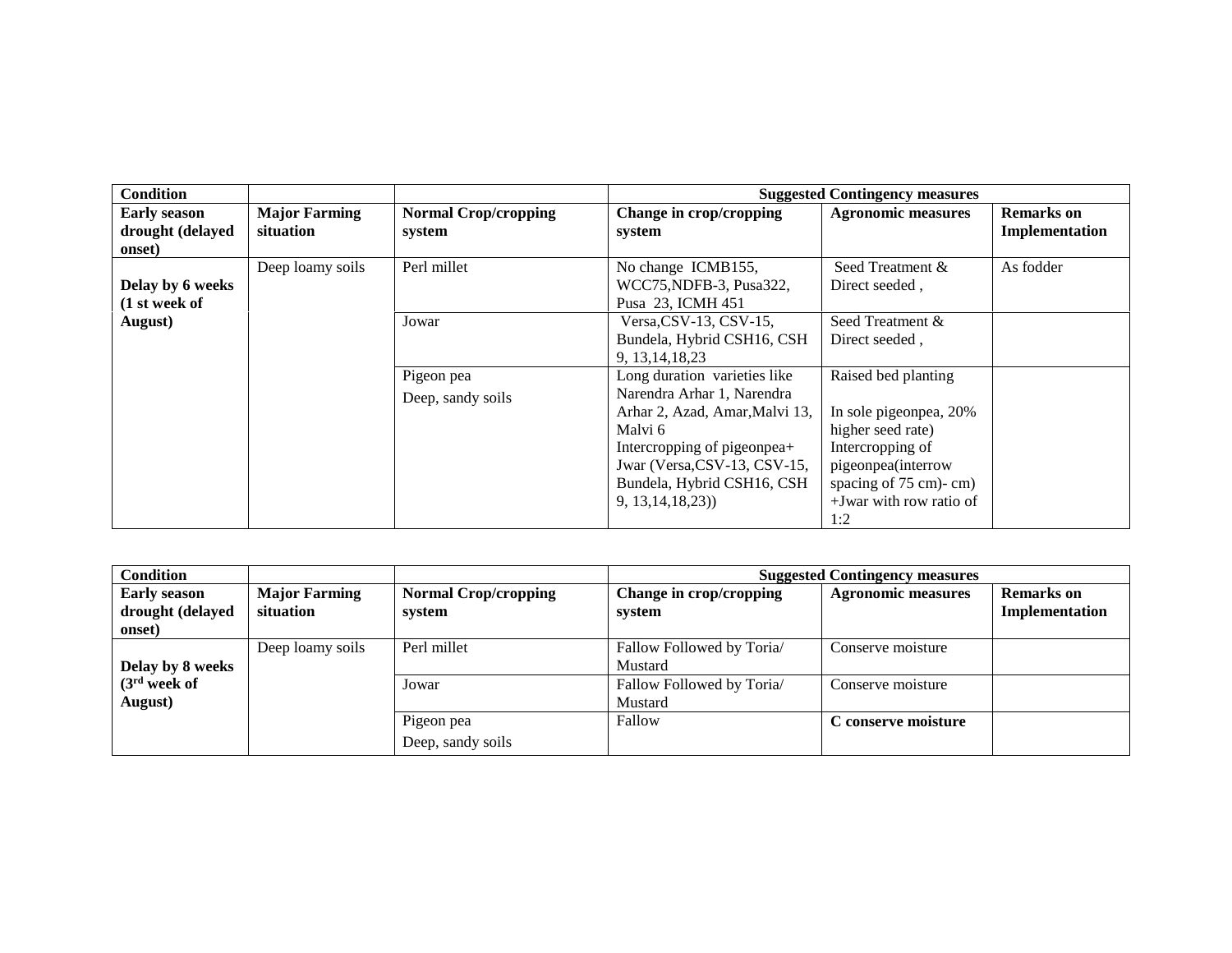| <b>Condition</b>    |                      |                             |                      | <b>Suggested Contingency measures</b> |                   |  |  |
|---------------------|----------------------|-----------------------------|----------------------|---------------------------------------|-------------------|--|--|
| Early season        | <b>Major Farming</b> | <b>Normal Crop/cropping</b> | Crop management      | Soil nutrient &                       | <b>Remarks</b> on |  |  |
| drought (Normal     | situation            | system                      |                      | moisture conservation                 | Implementation    |  |  |
| onset)              |                      |                             |                      | measures                              |                   |  |  |
|                     | Deep loamy soils     | Perl millet                 | Weed Management      |                                       |                   |  |  |
| <b>Normal onset</b> |                      |                             |                      |                                       |                   |  |  |
| followed by 15-20   |                      | Jowar                       | Weed Management      |                                       |                   |  |  |
| days dry spell      |                      |                             |                      |                                       |                   |  |  |
| after sowing        |                      | Pigeon pea                  | Weed control         |                                       |                   |  |  |
| leading to poor     | Deep, sandy soils    |                             | Gap filling/thinning |                                       |                   |  |  |
| germination/crop    |                      |                             |                      |                                       |                   |  |  |
| stand etc.          |                      |                             |                      |                                       |                   |  |  |

| <b>Condition</b>                                                                                 |                                   |                                       | <b>Suggested Contingency measures</b>                      |                                                      |                                     |  |
|--------------------------------------------------------------------------------------------------|-----------------------------------|---------------------------------------|------------------------------------------------------------|------------------------------------------------------|-------------------------------------|--|
| Mid season<br>drought (long dry<br>spell, consecutive 2<br>weeks rainless<br>$(>2.5$ mm) period) | <b>Major Farming</b><br>situation | <b>Normal Crop/cropping</b><br>system | Crop management                                            | Soil nutrient &<br>moisture conservation<br>measures | <b>Remarks</b> on<br>Implementation |  |
| At vegetative stage                                                                              | Deep loamy soils                  | Perl millet<br>Jowar                  | <b>Weed Management</b><br>Weed Management                  |                                                      |                                     |  |
|                                                                                                  | Deep, sandy soils                 | Pigeon pea                            | Weed control<br>Thinning to ,aintain optimum<br>population | Mulching with locally<br>available<br>material/weeds |                                     |  |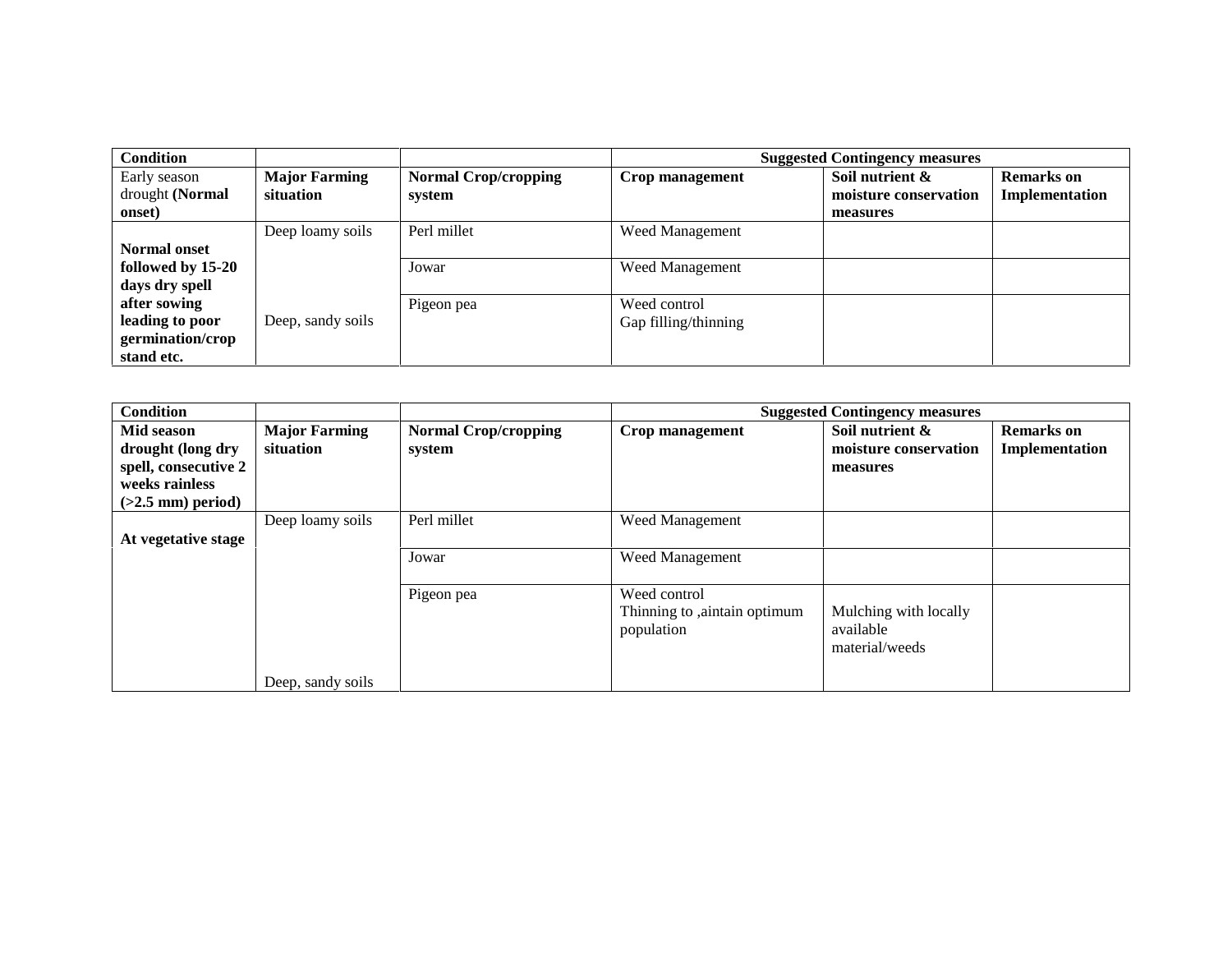| <b>Condition</b>                                            |                                   |                                       | <b>Suggested Contingency measures</b> |                    |                                     |
|-------------------------------------------------------------|-----------------------------------|---------------------------------------|---------------------------------------|--------------------|-------------------------------------|
| <b>Terminal drought</b><br>(Early withdrawal<br>of monsoon) | <b>Major Farming</b><br>situation | <b>Normal Crop/cropping</b><br>system | Crop management                       | Rabi Crop planning | <b>Remarks</b> on<br>Implementation |
|                                                             | Deep loamy soils                  | Perl millet                           | <b>Weed Management</b>                |                    |                                     |
|                                                             |                                   | Jwar                                  | <b>Weed Management</b>                |                    |                                     |
|                                                             | Deep, sandy soils                 | Pigeon pea                            | Harvest at physiological<br>maturity  |                    |                                     |

#### **2.1.2 Drought - Irrigated situation**

| <b>Condition</b>    |                      |                             | <b>Suggested Contingency measures</b> |                           |                   |  |
|---------------------|----------------------|-----------------------------|---------------------------------------|---------------------------|-------------------|--|
|                     | <b>Major Farming</b> | <b>Normal Crop/cropping</b> | Change in crop/cropping               | <b>Agronomic measures</b> | <b>Remarks</b> on |  |
|                     | situation            | system                      | system                                |                           | Implementation    |  |
| Delayed release of  | Deep loamy soils     | Paddy Narendra 97, Narendra | Transplanting with 3 to 4             | Drum seeding              | Linked with       |  |
| water in canals due |                      | 118, Narendra 80, NDR 359,  | seedlings/hill                        | SRI method                |                   |  |
| to low rainfall     |                      |                             |                                       | Irrigation at critical    |                   |  |
|                     |                      |                             |                                       | stages                    |                   |  |
|                     |                      |                             |                                       | Reduce spacing plant to   |                   |  |
|                     |                      |                             |                                       | plant i.e.20x 15 cm       |                   |  |

| <b>Condition</b>                                             |                                   |                                                           | <b>Suggested Contingency measures</b> |                                                                                                                  |                                     |
|--------------------------------------------------------------|-----------------------------------|-----------------------------------------------------------|---------------------------------------|------------------------------------------------------------------------------------------------------------------|-------------------------------------|
|                                                              | <b>Major Farming</b><br>situation | <b>Normal Crop/cropping</b><br>system                     | Change in crop/cropping<br>svstem     | <b>Agronomic measures</b>                                                                                        | <b>Remarks</b> on<br>Implementation |
| Limited release of<br>water in canals due<br>to low rainfall | Deep loamy soils                  | Paddy Narendra 97, Narendra<br>118, Narendra 80, NDR 359, | Transplanting with 3 to 4             | Drum seeding<br>SRI method<br>Irrigation at critical<br>stages<br>Reduce spacing plant to<br>plant i.e.20x 15 cm |                                     |
|                                                              |                                   |                                                           | Perl millet                           | Weed Management                                                                                                  |                                     |
|                                                              |                                   |                                                           | Jowar                                 | Weed Management                                                                                                  |                                     |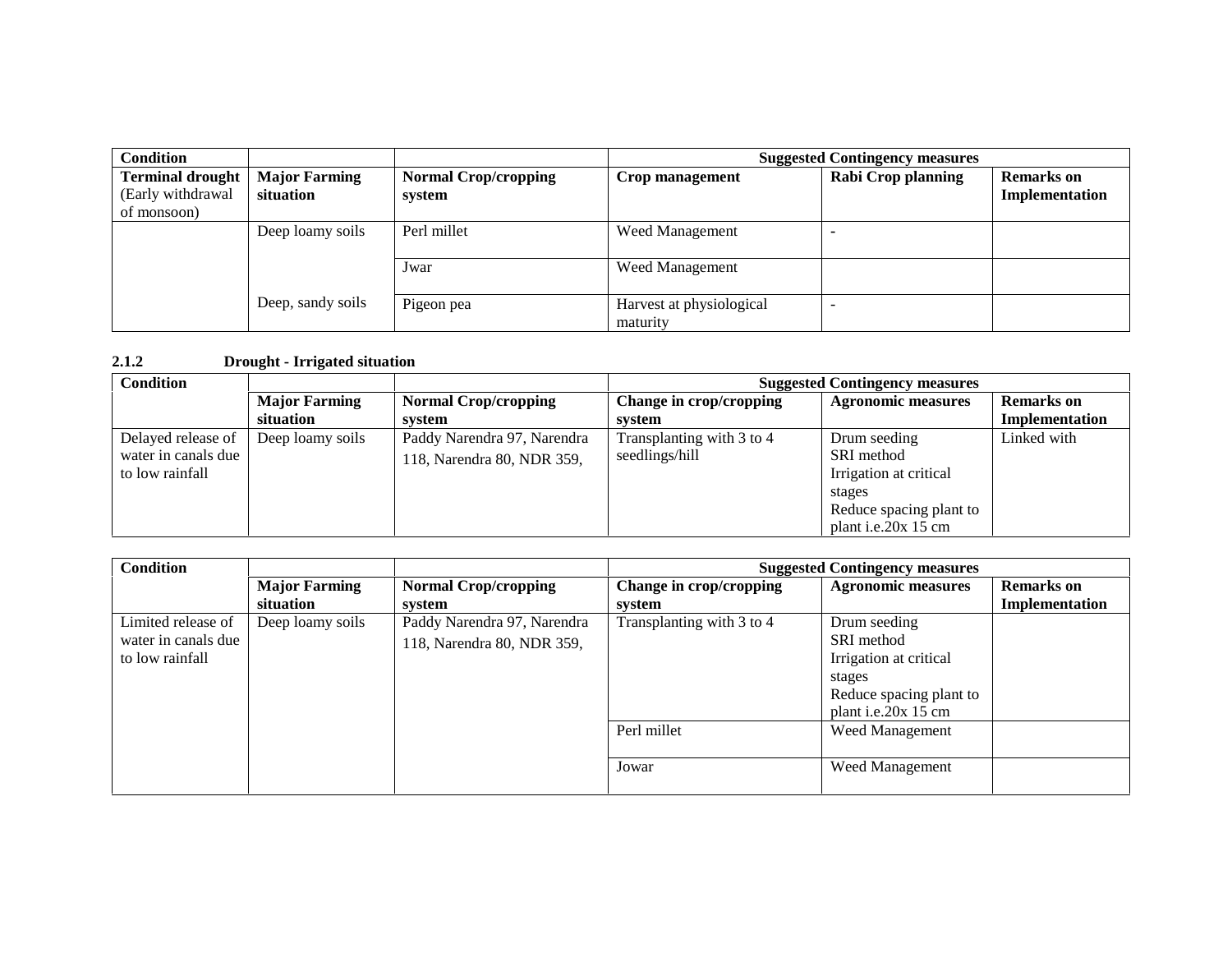| <b>Condition</b> |                      |                             | <b>Suggested Contingency measures</b> |                           |                   |  |
|------------------|----------------------|-----------------------------|---------------------------------------|---------------------------|-------------------|--|
|                  | <b>Major Farming</b> | <b>Normal Crop/cropping</b> | Change in crop/cropping               | <b>Agronomic measures</b> | <b>Remarks</b> on |  |
|                  | situation            | system                      | system                                |                           | Implementation    |  |
| Non release of   | Deep loamy soils     | Paddy Narendra 97, Narendra | Transplanting with tube well          | Drum seeding              |                   |  |
| water in canals  |                      | 118, Narendra 80, NDR 359,  | irrigation                            | SRI method                |                   |  |
| under delayed    |                      |                             |                                       | Irrigation at critical    |                   |  |
| onset of monsoon |                      |                             | 2 to 3 seedlings/hill                 | stages                    |                   |  |
| in catchment     |                      |                             |                                       | Reduce spacing plant to   |                   |  |
|                  |                      |                             |                                       | plant i.e.20 $x$ 15 cm    |                   |  |

| <b>Condition</b>                  |                                   |                                       | <b>Suggested Contingency measures</b> |                           |                                     |
|-----------------------------------|-----------------------------------|---------------------------------------|---------------------------------------|---------------------------|-------------------------------------|
|                                   | <b>Major Farming</b><br>situation | <b>Normal Crop/cropping</b><br>system | Change in crop/cropping<br>system     | <b>Agronomic measures</b> | <b>Remarks</b> on<br>Implementation |
| Lack of inflows                   |                                   |                                       |                                       |                           |                                     |
| into tanks due to<br>insufficient |                                   | Not applicable                        |                                       |                           |                                     |
| /delayed onset of                 |                                   |                                       |                                       |                           |                                     |
| monsoon                           |                                   |                                       |                                       |                           |                                     |

| <b>Condition</b> |                      |                             | <b>Suggested Contingency measures</b> |                           |                   |  |
|------------------|----------------------|-----------------------------|---------------------------------------|---------------------------|-------------------|--|
|                  | <b>Major Farming</b> | <b>Normal Crop/cropping</b> | Change in crop/cropping               | <b>Agronomic measures</b> | <b>Remarks</b> on |  |
|                  | situation            | system                      | svstem                                |                           | Implementation    |  |
| Insufficient     | Deep loamy soils-    | Paddy                       | Transplanting with tube well          | Drum seeding              |                   |  |
| groundwater      | tube well irrigated  |                             | irrigation                            | SRI method                |                   |  |
| recharge due to  |                      |                             |                                       | Irrigation at critical    |                   |  |
| low rainfall     |                      |                             | 3 to 4 seedlings/hill                 | stages                    |                   |  |
|                  |                      |                             |                                       | Reduce spacing plant to   |                   |  |
|                  |                      |                             |                                       | plant i.e.20x 15 cm       |                   |  |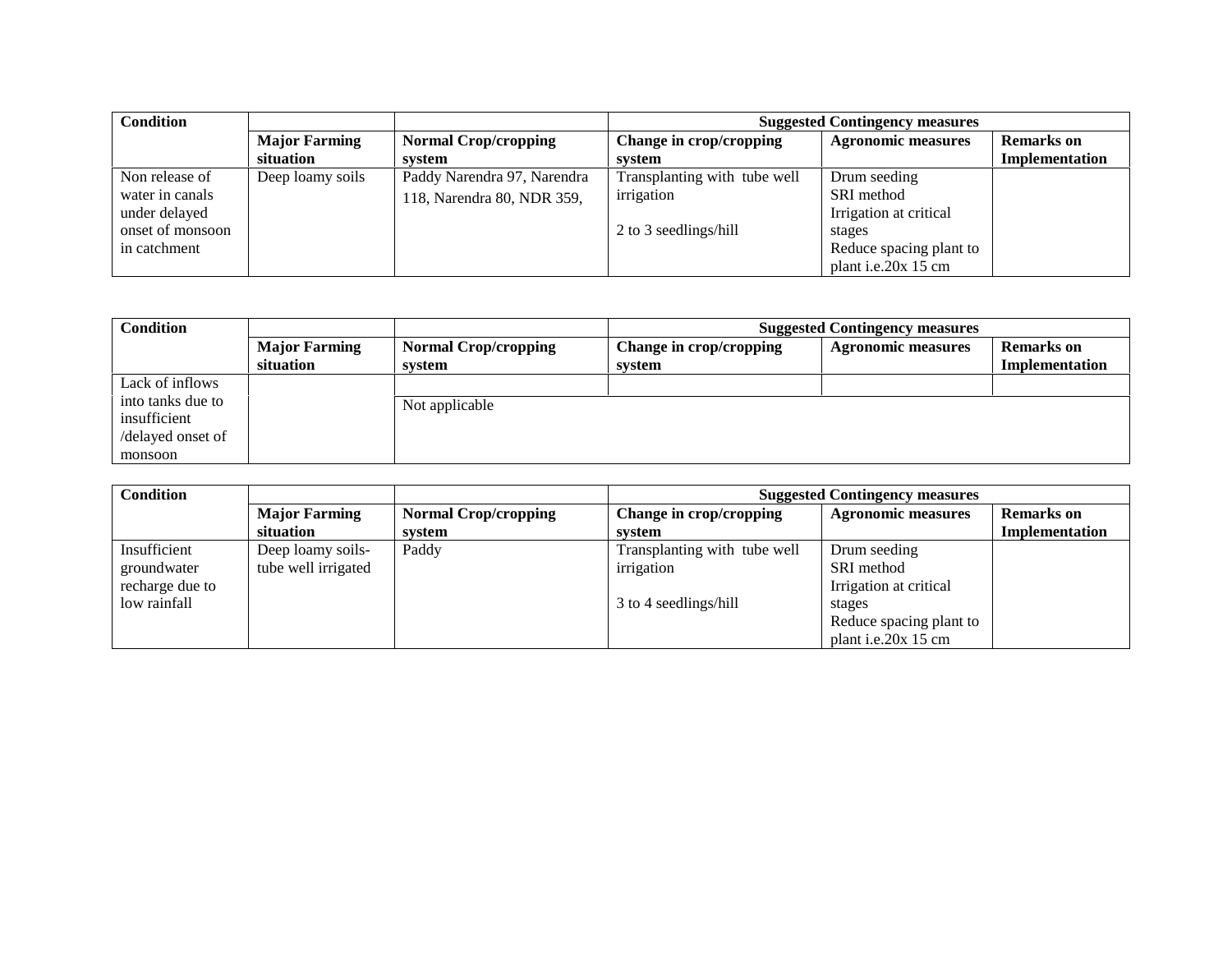## **2.2 Unusual rains (untimely, unseasonal etc)** (for both rain fed and irrigated situations)

| <b>Condition</b>                                                                  | <b>Suggested contingency measure</b>                                                                                                                                                                                                                     |                                                                                                                                                    |                                                                       |                                                                                                                                                   |  |  |
|-----------------------------------------------------------------------------------|----------------------------------------------------------------------------------------------------------------------------------------------------------------------------------------------------------------------------------------------------------|----------------------------------------------------------------------------------------------------------------------------------------------------|-----------------------------------------------------------------------|---------------------------------------------------------------------------------------------------------------------------------------------------|--|--|
| <b>Continuous high</b><br>rainfall in a short span<br>leading to water<br>logging | <b>Vegetative stage</b>                                                                                                                                                                                                                                  | <b>Flowering stage</b>                                                                                                                             | <b>Crop maturity</b><br>stage                                         | Post harvest                                                                                                                                      |  |  |
| Rice                                                                              | . The field should be kept under saturated condition<br>for a week after transplanting for establishment of<br>roots & Simulate growth of roots after wards follow<br>the Alternate Wetting & Drying (AWD) method of<br>water management till flowering. | Maintain a water level 3-5 cm<br>for about one week during the<br>flowering and drain out water<br>after 15 days from the milk<br>formation stage. | Harvest the crop<br>when 80% of<br>grains in panicles<br>are ripened. | Thresh immediately after<br>harvesting and dry<br>gradually under shade up<br>to 12% moisture content<br>for seed purpose and 14%<br>for milling. |  |  |
| Perl millet                                                                       | Weed Management                                                                                                                                                                                                                                          | $\sim$                                                                                                                                             |                                                                       |                                                                                                                                                   |  |  |
| Jwar                                                                              | Weed Management                                                                                                                                                                                                                                          | $\sim$                                                                                                                                             | $\sim$                                                                | $\sim$                                                                                                                                            |  |  |
| Pigeonpea                                                                         | Drainage of Excess water & drenching of COC<br>(Copper Oxy chloride) @ 2.5g/Liter water to avoid<br>incidence of wilt & root rot.                                                                                                                        | Management of pod borer after<br>monitoring by Pheromone trap                                                                                      | Harvest the crop<br>when 80% of<br>grains in panicles<br>are ripened. | Thresh immediately after<br>harvesting and dry<br>gradually under shade up<br>to 12% moisture content<br>for seed purpose and 14%<br>for milling. |  |  |
| Wheat                                                                             | Irrigation at critical stages                                                                                                                                                                                                                            | Management of pod borer after<br>monitoring by Pheromone trap                                                                                      | Harvest the crop<br>when 80% of<br>grains in panicles<br>are ripened. | Thresh immediately after<br>harvesting and dry<br>gradually under shade up<br>to 12% moisture content<br>for seed purpose and 14%<br>for milling. |  |  |
| Chickpea                                                                          | Management of Pod borer                                                                                                                                                                                                                                  | Management of pod borer after<br>monitoring by Pheromone trap                                                                                      | Harvest the crop<br>when 80% of<br>grains in panicles<br>are ripened. | Thresh immediately after<br>harvesting and dry<br>gradually under shade up<br>to 12% moisture content<br>for seed purpose and 14%<br>for milling. |  |  |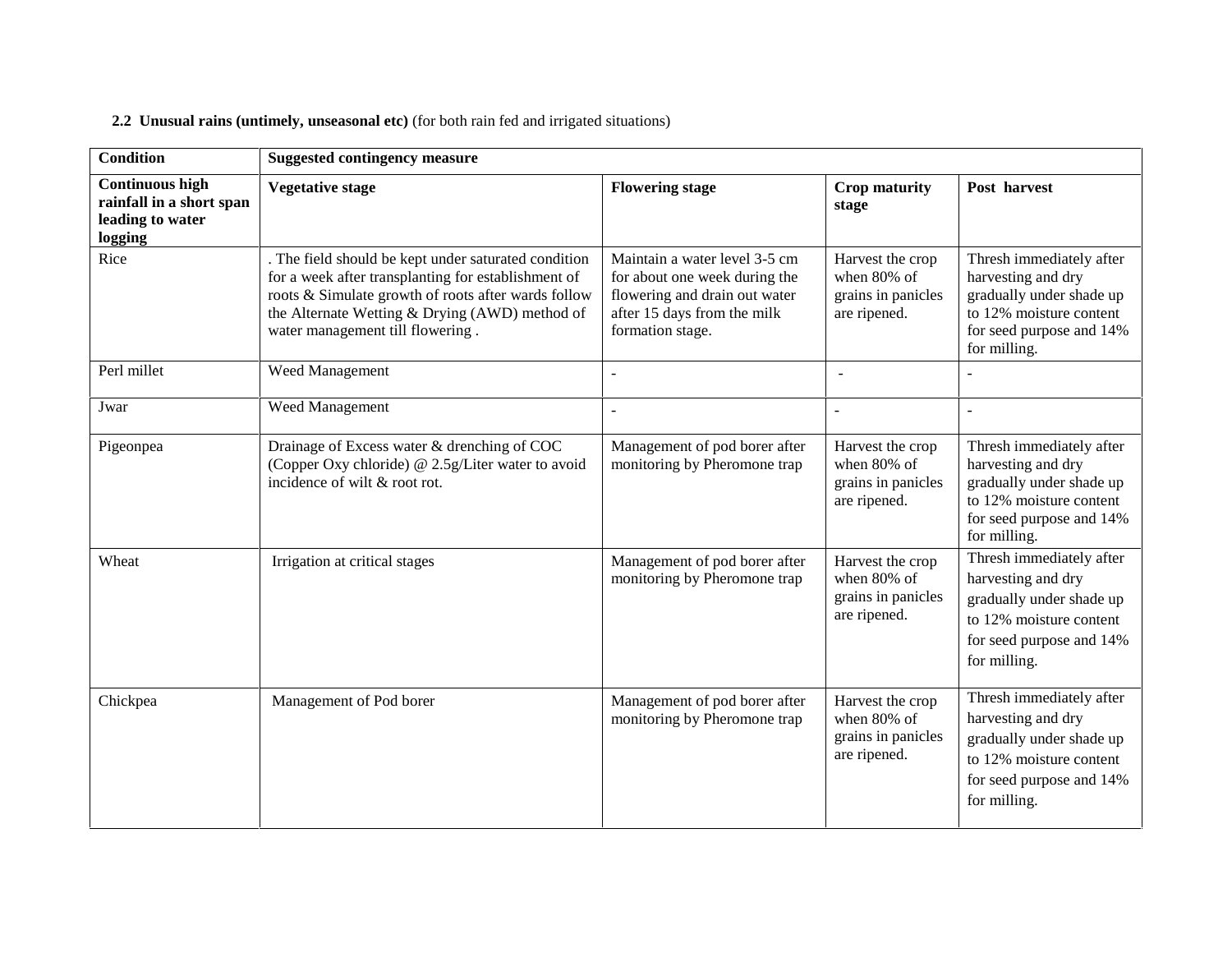| <b>Horticulture</b>                                                            |                                                                     |                                                   |  |                          |  |  |
|--------------------------------------------------------------------------------|---------------------------------------------------------------------|---------------------------------------------------|--|--------------------------|--|--|
| Guava                                                                          | Provide staking to less than 3 years aged plant to<br>avoid lodging | Provide proper drainage to avoid<br>water logging |  | -                        |  |  |
| Mango                                                                          | Provide staking to less than 3 years aged plant to<br>avoid lodging | Provide proper drainage to avoid<br>water logging |  | $\sim$                   |  |  |
| Ladies finger                                                                  | Drain the Excess water                                              | Management of fruit borer                         |  | ۰                        |  |  |
| Kharif onion                                                                   | Drain the Excess water                                              | Provide proper drainage to avoid<br>water logging |  | $\overline{\phantom{0}}$ |  |  |
| <b>Heavy rainfall with</b><br>high speed winds in a<br>short span <sup>2</sup> | Not applicable                                                      |                                                   |  |                          |  |  |
| Outbreak of pests and<br>diseases due to<br>unseasonal rains                   | Need based and recommended plant protection measures                |                                                   |  |                          |  |  |

#### **2.3 Floods- Not applicable**

| <b>Condition</b>                            | Suggested contingency measure <sup>o</sup> |                         |                           |            |  |
|---------------------------------------------|--------------------------------------------|-------------------------|---------------------------|------------|--|
|                                             | Seedling / nursery stage                   | <b>Vegetative stage</b> | <b>Reproductive stage</b> | At harvest |  |
| Transient water logging/ partial inundation | Not applicable                             |                         |                           |            |  |

#### **2.4 Extreme events: Heat wave / Cold wave/Frost/ Hailstorm /Cyclone**

| <b>Extreme event type</b> | Suggested contingency measurer                                                                                                                                          |                         |                                                         |            |  |  |
|---------------------------|-------------------------------------------------------------------------------------------------------------------------------------------------------------------------|-------------------------|---------------------------------------------------------|------------|--|--|
|                           | Seedling / nursery stage                                                                                                                                                | <b>Vegetative stage</b> | <b>Reproductive stage</b>                               | At harvest |  |  |
| <b>Heat Wave</b>          |                                                                                                                                                                         |                         |                                                         |            |  |  |
| Rice                      | Raised the nursery near lift or other<br>irrigation sources<br>Prepare 1-1.5 M wide raised Nursery<br>$\bullet$<br>Beds with provision of 30 cm width between the beds. | Apply                   |                                                         |            |  |  |
| Horticulture              |                                                                                                                                                                         |                         |                                                         |            |  |  |
| Mango                     |                                                                                                                                                                         |                         | Light $\&$ frequent irrigation during $\ $<br>flowering |            |  |  |